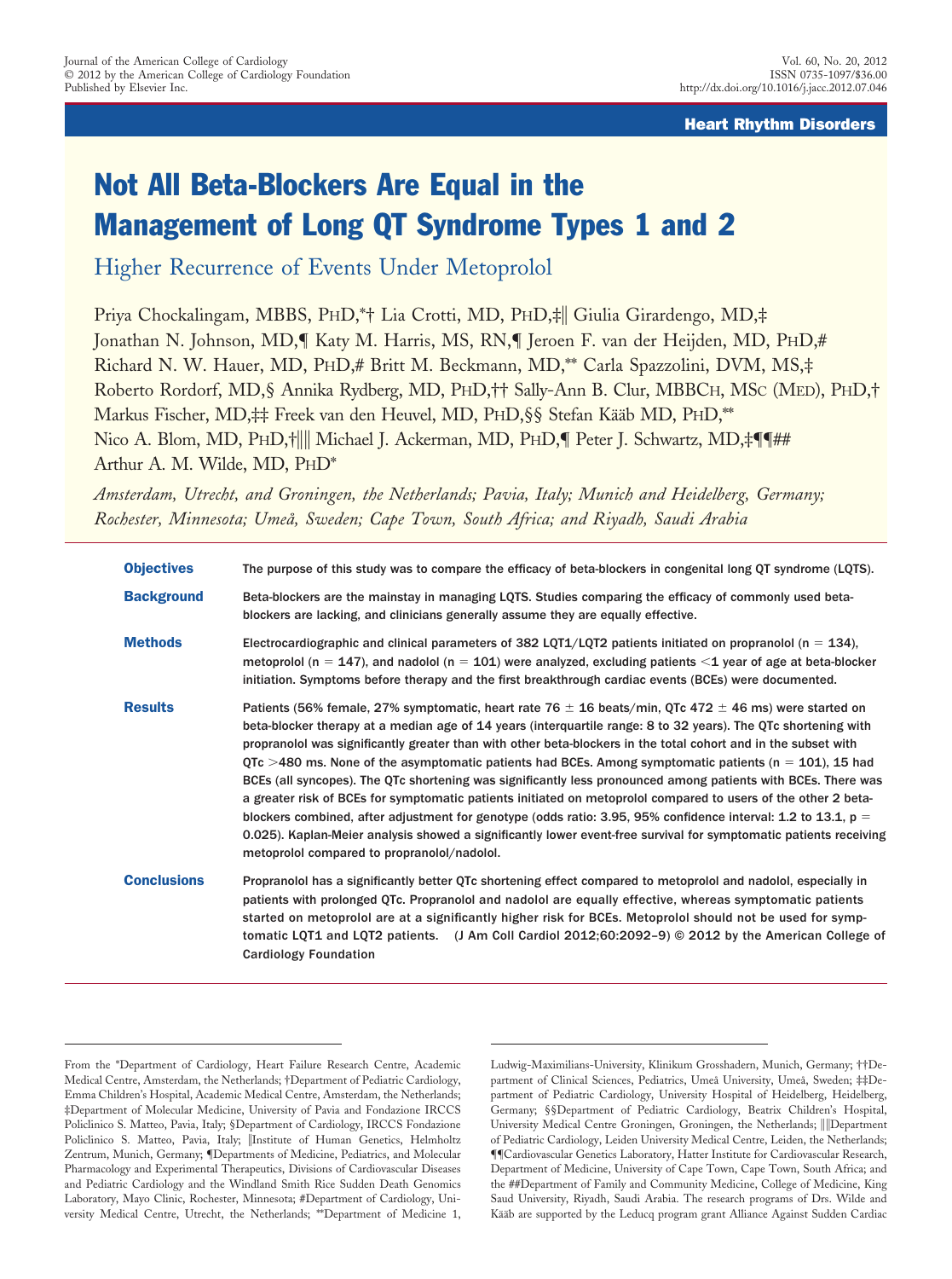Congenital long QT syndrome (LQTS) is a primary inherited arrhythmia syndrome associated with an increased propensity to arrhythmogenic syncope and sudden death. Abnormal cardiac repolarization evident as prolonged QT interval on the electrocardiogram (ECG) is the signature feature of LQTS. Since the 1970s, beta-blockers have been the mainstay in managing this disorder primarily because the trigger for most life-threatening arrhythmias is a sudden increase in sympathetic activity, especially in LQT1 and LQT2 patients (1,2).

#### See page 2100

The efficacy of beta-blockers in reducing LQTS-associated cardiac events is established (3,4). Propranolol, the prototypic beta-blocking agent, has been studied most extensively and has been shown to either decrease or prevent an increase in transmural dispersion of repolarization in response to strong sympathetic stimulation, a mechanism contributing to its antiarrhythmic effect (5). Although several studies have clearly demonstrated a very favorable response to beta-blockers in symptomatic LQTS patients, it is also evident that 20% to 30% of previously symptomatic patients experience a breakthrough cardiac event (BCE) while receiving beta-blocker therapy  $(6-8)$ . Concern that not all beta-blockers provide equivalent protection in LQTS and that this could contribute to treatment failure has been expressed in the past (9,10). However, actual comparisons between different betablockers are lacking. Recent findings concerning the differential mechanism of action of propranolol and metoprolol on the cardiac sodium  $(Na^+)$  channel have thrown light on the probable physiology underlying this significant therapeutic aspect (11). The purpose of this study was to compare the efficacy of commonly used beta-blockers in LQTS by comparing the baseline and on-therapy clinical and electrocardiographic characteristics of patients treated with different beta-blockers and by correlating this with the occurrence of BCEs on follow-up.

### Methods

**Study population.** LQTS patients, both index patients and family members, managed at the participating university hospitals were included if they had a genetically confirmed LQT1 or LQT2 mutation, were initiated on therapy with

beta-blockers, and had at least 1 pre-therapy (baseline) and 1 ontherapy ECG for review. Patients diagnosed with LQTS and initiated on beta-blocker therapy in their first year of life were not included in the study. Patients with LQT3-13 or multiple mutations were not included. Patients lost to follow-up after initial evaluation  $(n = 9)$  and patients with history of QTcprolonging drug intake at the time of baseline evaluation (n 3) were excluded from the study. A total of 382 patients started on therapy with propranolol (n 134), metoprolol ( $n = 147$ ), and nadolol ( $n = 101$ ) were included. We did not include patients treated with other beta-blockers

#### Abbreviations and Acronyms

| $ACA = aborted\ cardiag$<br>arrest                |
|---------------------------------------------------|
| $BCE = breakthrough$<br>cardiac event             |
| $ECG = electrocardiogram$                         |
| $ICD = implantable$<br>cardioverter defibrillator |
| $IQR = interquartile range$                       |
| $LCSD = left$ cardiac<br>sympathetic denervation  |
| $LQTS = long QT$ syndrome                         |
| $LQT1 = long QT$ syndrome<br>type 1               |
| $LQT2 = long QT$ syndrome<br>type 2               |
| $QTe =$ heart rate corrected<br>QT interval       |

because of small patient numbers, which might have led to incorrect inferences.

**Data collection and management.** Demographic data and details of personal and family history were obtained for all patients. Syncope (defined as transient loss of consciousness that was abrupt in onset and offset), near drowning, seizure episodes with associated loss of consciousness, and aborted cardiac arrest (ACA, requiring external defibrillation as part of resuscitation) were considered pertinent LQTS-related symptoms. The last ECG before initiation of beta-blockers (baseline) and the first available ECG after initiation of therapy (on-therapy) were retrieved for analysis, and the time interval between the 2 was documented.

The ECG analyses were performed by experienced physicians blinded to therapy details. The QT interval was measured manually from the beginning of the QRS complex to the end of the T-wave in lead II or  $V_5$ . The end of the T-wave was determined as the intersection point between the isoelectric baseline and the tangent representing the maximal downward slope of the positive T-wave or maximal upward slope of the negative T-wave. The mean of 3 consecutive QT intervals was used. Corrected QT interval (QTc) was obtained using Bazett's formula. For purposes of this study, QTc was considered normal if  $\leq 450$  ms, borderline if 451 to 480 ms, and prolonged if  $>480$  ms.

Follow-up data on beta-blockers included the initiation date, date of switch to another beta-blocker (considering first switch if switched more than once), date of betablocker discontinuation (if applicable), and details of BCEs if any. A BCE was defined as syncope, ACA, appropriate implantable cardioverter defibrillator (ICD) shock, or sudden cardiac death occurring while receiving beta-blockers, taking into account the first BCE for subjects with multiple BCEs. Beta-blocker compliance and the nonusage of other QT-prolonging drugs at the time of the BCEs had been

Death (CVR05). Dr. Kääb has received funding from the German Bundesministerium (BMBF) and the German Cardiovascular Research Network (DZHK). The research programs of Drs. Schwartz and Crotti are supported by National Institutes of Health Grant HL083374 and Telethon Grant GGP09247. Dr. Spazzolini's work is partly supported by Fondazione IRCCS Policlinico S. Matteo, Pavia, Italy. Dr. Wilde is a member of the scientific advisory board of Transgenomics and Sorin. Dr. Ackerman is a consultant for Biotronik, Boston Scientific, Medtronic, PGx Health, St. Jude Medical, and Transgenomic; and has intellectual property in PGx Health. All other authors have reported that they have no relationships relevant to the contents of this paper to disclose.

Manuscript received February 21, 2012; revised manuscript received July 6, 2012, accepted July 24, 2012.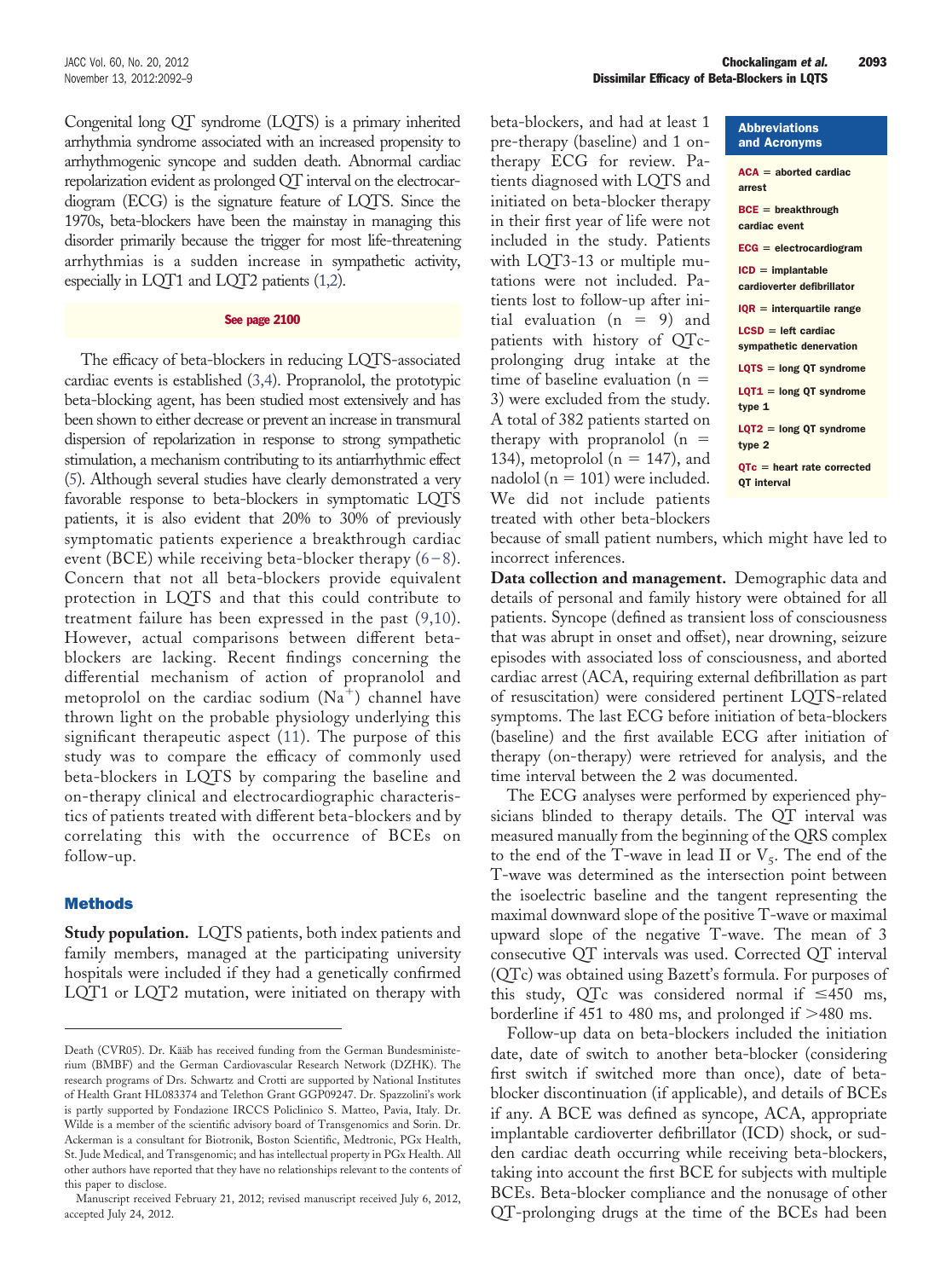verified by the caring physicians. Any BCEs occurring at a time of admitted noncompliance were not included. Details of ancillary LQTS therapy with ICD, pacemaker, and/or surgical left cardiac sympathetic denervation (LCSD) were documented.

**Statistical analysis.** Continuous variables are presented as mean  $\pm$  SD and analyzed by *t* test for independent or paired samples, as appropriate, and by 1-way analysis of variance, according to the number of groups compared, with Bonferroni correction for multiple comparisons. Whenever the distribution was skewed, continuous variables, presented as median and interquartile range (IQR), were compared by Mann-Whitney and Kruskal-Wallis tests. Categorical variables are presented as number of patients (n) and/or percentage (%) and analyzed by the chi-square test. Adjusted odds ratio with 95% confidence interval was estimated from a multivariate logistic regression model used to determine the association between beta-blockers and occurrence of BCEs in previously symptomatic patients, while controlling for genotype. Kaplan-Meier analysis, with logrank test for comparisons, was used to estimate the cumulative event-free survival of symptomatic patients, taking the first BCE as the endpoint. However, if beta-blocker switch occurred before BCE, censoring was done at the time of switch. In patients without a BCE, censoring was done at the time of beta-blocker switch or at the time of betablocker discontinuation or at the time of the study, whichever came first. All analyses were performed using SPSS version 18.0 (SPSS, Inc., Chicago, Illinois), and  $p < 0.05$ was considered statistically significant.

# Results

Clinical characteristics of the study subjects  $(n = 382)$ started on the different beta-blockers are provided in Table 1.

Females constituted 56% of the study population. Symptoms before treatment were present in 27% of the subjects, with syncope being the most common symptom. There were more LQT1 patients (54%) than LQT2 patients (46%) in the total cohort. The distribution of sex, genotype, and symptomatic patients was different among the betablocker groups. The baseline heart rate of the study population was  $76 \pm 16$  beats/min and was comparable among the beta-blocker groups; the baseline QTc was  $472 \pm 46$  ms and was different among the beta-blocker groups. Median age at beta-blocker initiation was 14 years (IQR: 8 to 32 years) in the total cohort, and differed among the 3 groups. The on-therapy heart rate and QTc were different compared to the baseline heart rate and QTc within each beta-blocker group ( $p < 0.001$  for all paired comparisons). However, while the change in heart rate with beta-blocker initiation was comparable among the groups ( $p = 0.9$ ), the change in QTc with propranolol was greater than that with metoprolol ( $p = 0.003$ ) and with nadolol ( $p = 0.004$ ). Median initial beta-blocker dosages documented at the time of on-therapy ECG were propranolol, 1.8 mg/kg daily (IQR: 1.2 to 2 mg/kg daily); metoprolol, 0.9 mg/kg daily (IQR: 0.7 to 1.6 mg/kg daily); and nadolol, 0.9 mg/kg daily (IQR: 0.7 to 1.2 mg/kg daily). Regular propranolol was used by 99% of propranolol users and sustained-release metoprolol by 90% of metoprolol users. **QTc shortening on the basis of baseline QTc.** Given the longer baseline QTc in the propranolol group compared to the other groups, and the appearance of dependence of QTc shortening on the baseline QTc, all subjects were further subdivided on the basis of whether the baseline QTc was normal (450 ms), borderline (451 to 480 ms) or prolonged  $($ >480 ms) (Fig. 1). The baseline heart rate differed among beta-blocker groups within the normal QTc subset, and the

 $< 0.001$ 

 $< 0.001$ 

| <b>Characteristics</b>  | <b>Total</b><br>$(n = 382)$ | Propranolol<br>$(n = 134)$ | <b>Metoprolol</b><br>$(n = 147)$ | <b>Nadolol</b><br>$(n = 101)$ | p Value   |
|-------------------------|-----------------------------|----------------------------|----------------------------------|-------------------------------|-----------|
| Female                  | 215(56)                     | 65(49)                     | 94(64)                           | 56(55)                        | 0.03      |
| Symptoms before therapy |                             |                            |                                  |                               |           |
| Syncope                 | 90(24)                      | 46 (34)                    | 30(20)                           | 14(14)                        | 0.001     |
| <b>ACA</b>              | 11(3)                       | 5(4)                       | 5(3)                             | 1(1)                          | 0.4       |
| Genotype                |                             |                            |                                  |                               | $<$ 0.001 |
| LQT1                    | 207(54)                     | 79 (59)                    | 59(40)                           | 69 (68)                       |           |

LQT2 175 (46) 55 (41) 88 (60) 32 (32)

Median age at start of BB, yrs  $14 (8-32)$   $10 (6-22)$   $21 (11-38)$   $14 (9-30)$ 

Median TI, months 8 (4–13) 8 (3–13) 6 (3–13) 12 (8–14)

#### Table 1 Clinical Characteristics of Patients on Basis of Initial Beta-Blocker

Values are n (%), mean  $\pm$  SD, or median (interquartile range). \*p  $<$  0.05 versus nadolol; †p  $<$  0.01 versus metoprolol and versus nadolol. ACA = aborted cardiac arrest; BB = beta-blocker; HR = heart rate; TI = time interval between baseline and on-therapy electrocardiograms;  $\Delta$ change in electrocardiography parameter with beta-blocker initiation.

Baseline HR, beats/min  $76 \pm 16$   $78 \pm 18$   $75 \pm 15$   $74 \pm 13$  0.06 Baseline QTc, ms  $472 \pm 46$   $480 \pm 47$   $469 \pm 49$   $465 \pm 40$  0.03

On-therapy HR, beats/min 64  $\pm$  14 67  $\pm$  16 64  $\pm$  12 62  $\pm$  13 0.05 On-therapy QTc, ms 454  $\pm$  39 453  $\pm$  37 456  $\pm$  44 452  $\pm$  34 0.8

 $\Delta$ HR, beats/min **11**  $\pm$  12 12 12 11  $\pm$  12 12 11  $\pm$  12 0.9 QTc, ms 18 34 27 38† 14 34 12 28 0.001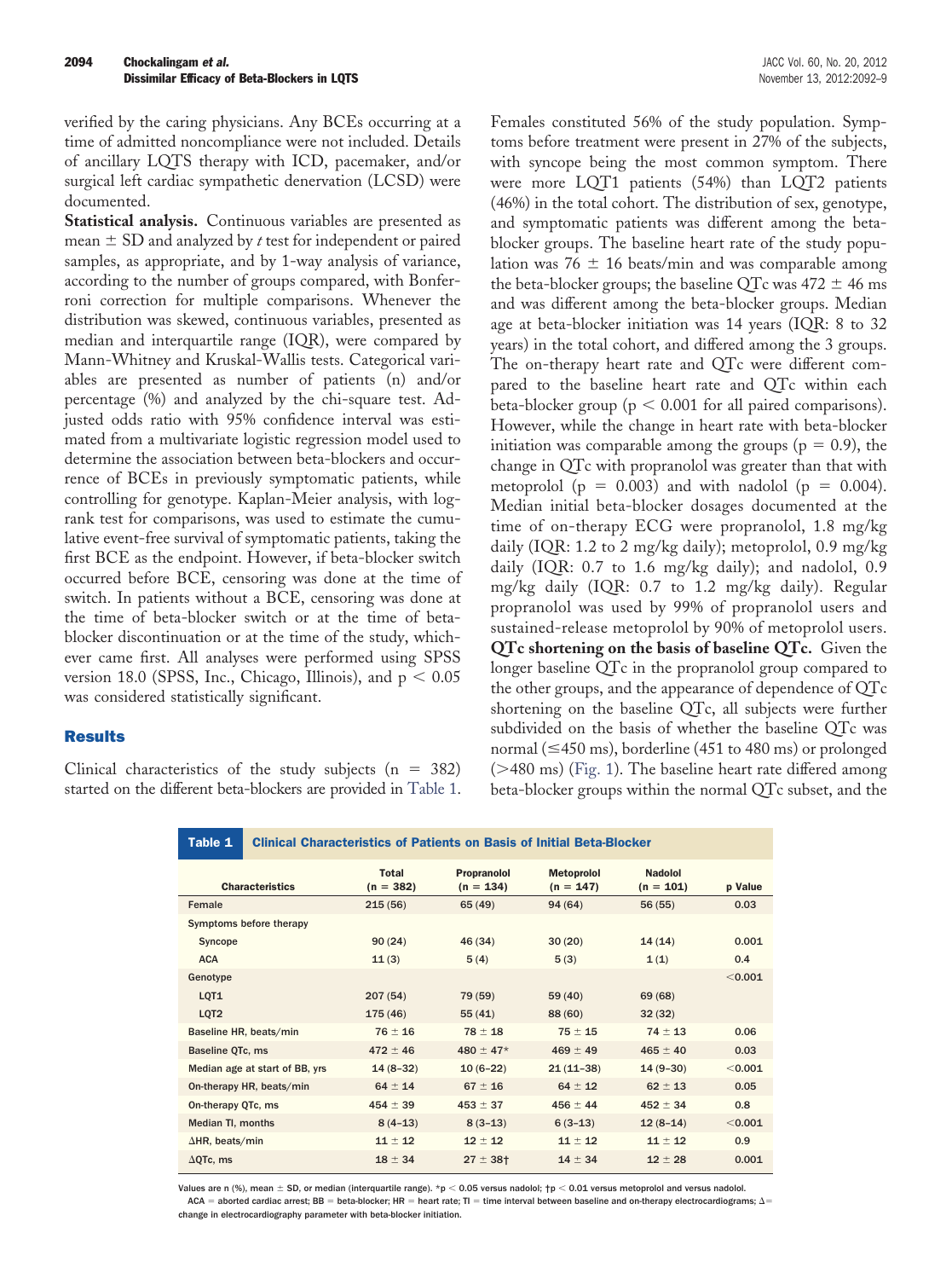

age at therapy initiation differed within the normal and prolonged QTc subsets. Now, the baseline QTc was expectedly comparable within all 3 QTc subsets. The QTc shortening with propranolol, metoprolol, and nadolol in the normal QTc subset ( $0 \pm 27$  ms,  $1 \pm 23$  ms,  $-2 \pm 20$  ms;  $p = 0.8$ ) and in the borderline QTc subset (22  $\pm$  23 ms,  $11 \pm 29$  ms,  $18 \pm 26$  ms;  $p = 0.2$ ) were comparable but was significantly different in the prolonged QTc subset (49  $\pm$  42 ms,  $30 \pm 40$  ms,  $27 \pm 29$  ms;  $p = 0.01$ ). Bonferroni test showed the QTc shortening with propranolol to be different from that with metoprolol ( $p = 0.04$ ) and with nadolol ( $p =$ 0.04) in the prolonged QTc subset.

**Progression of QTc in subjects switched from propranolol to metoprolol.** A subset of patients  $(n = 14, \text{ from } 2)$ participating centers) initiated on propranolol and switched to metoprolol during follow-up were retrospectively analyzed to study QTc progression (Fig. 2). In this subset, there were 11 LQT1 patients and 3 LQT2 patients. Median age at start of propranolol was 6 years (IQR: 6 to 7 years), and median age at switch to metoprolol was 11 years (IQR: 9 to 13 years). On-therapy QTc (447  $\pm$  20 ms) with propranolol measured at a median time of 7 months (IQR: 5 to 10 months) after initiation differed significantly from the baseline QTc (465  $\pm$  29 ms, p = 0.005). The QTc on metoprolol (464  $\pm$  39 ms) measured at a median time of 12 months (IQR: 6 to 18 months) after the switch was significantly longer than the QTc on propranolol (445  $\pm$  28 ms) measured at a median time of 18 months (IQR: 12 to 18 months) before the switch ( $p = 0.004$ ).

**Comparison of LQT1 and LQT2 subjects.** A similar proportion of LQT1 and LQT2 subjects were symptomatic before therapy (Table 2). While baseline heart rate was comparable between the genotypes, LQT2 subjects had a longer baseline QTc ( $p = 0.01$ ) than LQT1 subjects. Age at



beta-blocker initiation was greater ( $p = 0.04$ ) in LQT2 subjects. Overall QTc shortening and that due to initiation of propranolol, metoprolol, and nadolol were comparable between the genotypes.

**Analysis of occurrence of BCEs on the basis of symptoms before treatment.** Among asymptomatic subjects (n = 281), 30% were initiated on propranolol, 40% on metoprolol, and 30% on nadolol. There were no BCEs documented during a median follow-up period of 6 years (IQR: 2 to 10 years) on propranolol, 6 years (IQR: 3 to 9 years) on metoprolol, and 4 years (IQR: 3 to 6 years) on nadolol.

The clinical characteristics of previously symptomatic  $(n = 101)$  subjects initiated on the 3 beta-blockers are shown in Table 3. Sex, genotype, and age at beta-blocker initiation were comparable among the subjects in the 3

## Table 2 Clinical Characteristics of General Characteristics of General Characteristics of General Characteristics of General Characteristics of General Characteristics of General Characteristics of General Characteristics Patients on the Basis of Genotype

| <b>Characteristics</b>            | LQT1<br>$(n = 207)$ | LQT <sub>2</sub><br>$(n = 175)$ | <b>p</b> Value |
|-----------------------------------|---------------------|---------------------------------|----------------|
| Symptoms before therapy           | 56(27)              | 45(26)                          | 0.8            |
|                                   |                     |                                 |                |
| Baseline HR, beats/min            | $77 \pm 15$         | $74 \pm 16$                     | 0.08           |
| Baseline QTc, ms                  | $467 \pm 42$        | $478 \pm 50$                    | 0.01           |
| Median age at start of BB, yrs    | $12(7-30)$          | $18(10-34)$                     | 0.04           |
| $\Delta$ HR, beats/min            | $11 \pm 12$         | $11 \pm 12$                     | 0.9            |
| $\Delta$ OTc. ms                  | $18 \pm 32$         | $18 \pm 37$                     | 0.9            |
| $\Delta$ QTc with propranolol, ms | $25 \pm 35$         | $29 \pm 43$                     | 0.6            |
| $\Delta$ QTc with metoprolol, ms  | $16 \pm 29$         | $12 \pm 37$                     | 0.5            |
| $\Delta$ OTc with nadolol, ms     | $11 \pm 30$         | $14 + 22$                       | 0.6            |

Values are n (%), mean  $\pm$  SD, or median (interquartile range). Abbreviations as in Table 1.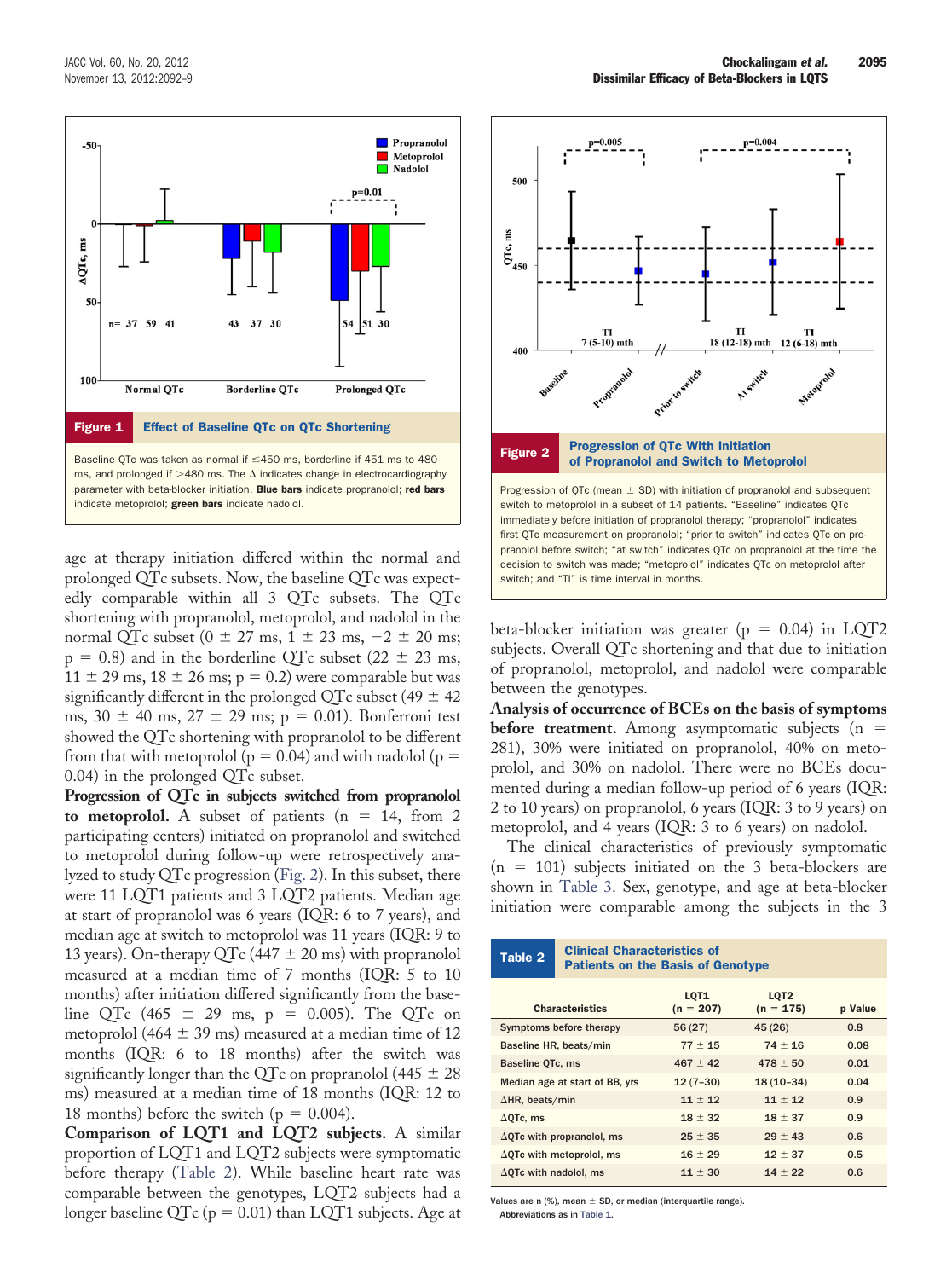| Table 3                 | <b>Clinical Characteristics of Symptomatic Patients on the Basis of Initial Beta-Blocker</b> |                             |                           |                                 |                              |         |
|-------------------------|----------------------------------------------------------------------------------------------|-----------------------------|---------------------------|---------------------------------|------------------------------|---------|
|                         | <b>Characteristics</b>                                                                       | <b>Total</b><br>$(n = 101)$ | Propranolol<br>$(n = 51)$ | <b>Metoprolol</b><br>$(n = 35)$ | <b>Nadolol</b><br>$(n = 15)$ | p Value |
| Female                  |                                                                                              | 73 (72)                     | 36(71)                    | 26(74)                          | 11(73)                       | 0.9     |
| LQT1                    |                                                                                              | 56 (55)                     | 32(62)                    | 14(41)                          | 10(67)                       | 0.07    |
|                         | Baseline HR, beats/min                                                                       | $74 \pm 14$                 | $74 \pm 14$               | $75 \pm 14$                     | $69 \pm 11$                  | 0.3     |
| <b>Baseline QTc, ms</b> |                                                                                              | $499 \pm 51$                | $502 \pm 52$              | $497 \pm 48$                    | $493 \pm 54$                 | 0.8     |
|                         | Median age at start of BB, yrs                                                               | $22(10-34)$                 | $18(8-34)$                | $25(17-38)$                     | $22(9-32)$                   | 0.2     |
|                         | On-therapy HR, beats/min                                                                     | $62 \pm 12$                 | $63 \pm 14$               | $61 \pm 9$                      | $60 \pm 13$                  | 0.7     |
| On-therapy QTc, ms      |                                                                                              | $474 \pm 41$                | $469 \pm 40$              | $478 \pm 44$                    | $478 \pm 35$                 | 0.5     |
| Median TI, months       |                                                                                              | $6(3-17)$                   | $8(3-16)$                 | $5(2-17)$                       | $8(3-20)$                    | 0.7     |
| $\Delta$ HR, beats/min  |                                                                                              | $12 \pm 12$                 | $11 \pm 12$               | $14 \pm 12$                     | $9 \pm 9$                    | 0.3     |
| $\Delta$ QTc, ms        |                                                                                              | $26 \pm 37$                 | $33 \pm 39$               | $19 \pm 37$                     | $15 \pm 28$                  | 0.1     |
| <b>BCE</b>              |                                                                                              | 15(15)                      | 4(8)                      | 10(29)                          | 1(7)                         | 0.02    |

Values are n (%), mean  $\pm$  SD, or median (interquartile range).

 $BCE =$  breakthrough cardiac event; other abbreviations as in Table 1.

beta-blocker groups in this cohort of patients with symptoms before treatment. With baseline and on-therapy ECG parameters being comparable, there was an overall significant difference  $(p = 0.018)$  in the occurrence of BCEs among the 3 beta-blocker groups (Fig. 3). All 15 BCEs were syncopes. Median beta-blocker dosages documented at the time of BCEs were propranolol, 2.5 mg/kg daily (IQR: 1.3 to 3 mg/kg daily), and metoprolol, 1.4 mg/kg daily (IQR: 0.9 to 2.5 mg/kg daily). The only patient who had a BCE while on nadolol therapy was receiving a dose of 0.8 mg/kg daily. The BCEs were more frequent among patients using regular metoprolol at a twice-daily dosing than among patients using sustained-release metoprolol at once-a-day dosing (18% vs. 5%,  $p = 0.04$ ). There was only 1 sudden cardiac death, which, however, did not occur as a first BCE: a previously symptomatic LQT1 male patient initiated on propranolol at the age of 5 years was switched to metoprolol at the age of 8 years. He experienced a syncope (first BCE) at the age of 11 years while playing football and died a few



months later of an out-of-hospital cardiac arrest (second BCE) while swimming, still under therapy with metoprolol.

As expected, the use of an ICD (18% vs. 0.4%, p  $<$ 0.001), pacemaker (3% vs. 0.7%,  $p = 0.09$ ), and LCSD (7%) vs. 0%,  $p < 0.001$ ) differed between symptomatic and asymptomatic subjects.

**Comparison of symptomatic subjects with and without BCE.** Sex, baseline heart rate, baseline QTc, and age at therapy initiation were comparable between symptomatic patients with or without BCEs (Table 4). However, symptomatic LQT2 patients had more BCEs compared to symptomatic LQT1 patients ( $p = 0.02$ ). Also, patients with BCEs had lesser QTc shortening  $(p = 0.02)$  than patients without BCEs. Median follow-up time on the initial beta-blocker among symptomatic subjects was 2 years (IQR: 1 to 6 years) for propranolol, 4 years (IQR: 2 to 8 years) for metoprolol, and 3 years (IQR: 2 to 5 years) for nadolol ( $p = 0.4$ ).

Figure 3 shows that the occurrence of BCEs was significantly different according to the initial beta-blocker used. Indeed, while the proportion of BCEs was almost identical  $(p = 0.9)$  for symptomatic patients initiated on propranolol

| Table 4                        | <b>Comparison of Symptomatic Patients on the</b><br><b>Basis of Occurrence of BCE on Initial Beta-Blocker</b> |                          |                         |         |  |
|--------------------------------|---------------------------------------------------------------------------------------------------------------|--------------------------|-------------------------|---------|--|
|                                |                                                                                                               | <b>BCE on initial BB</b> |                         |         |  |
|                                | Variable                                                                                                      | <b>Yes</b><br>$(n = 15)$ | <b>No</b><br>$(n = 86)$ | p Value |  |
| Female                         |                                                                                                               | 11(73)                   | 62 (72)                 | 0.9     |  |
| Genotype                       |                                                                                                               |                          |                         | 0.02    |  |
| LOT <sub>1</sub>               |                                                                                                               | 4(27)                    | 52(60)                  |         |  |
| LQT <sub>2</sub>               |                                                                                                               | 11(73)                   | 34(40)                  |         |  |
| Baseline HR, beats/min         |                                                                                                               | $72 \pm 11$              | $74 \pm 14$             | 0.6     |  |
| Baseline QTc, ms               |                                                                                                               | $488 \pm 42$             | $501 \pm 52$            | 0.3     |  |
| Median age at start of BB, yrs |                                                                                                               | $17(14-26)$              | $22(10-34)$             | 0.8     |  |
| $\Delta$ HR, beats/min         |                                                                                                               | $12 \pm 12$              | $12 \pm 11$             | 0.9     |  |
| $\Delta$ QTc, ms               |                                                                                                               | $4 \pm 24$               | $30 \pm 38$             | 0.02    |  |

Values are n (%), mean  $\pm$  SD, or median (interquartile range). Abbreviations as in Tables 1 and 3.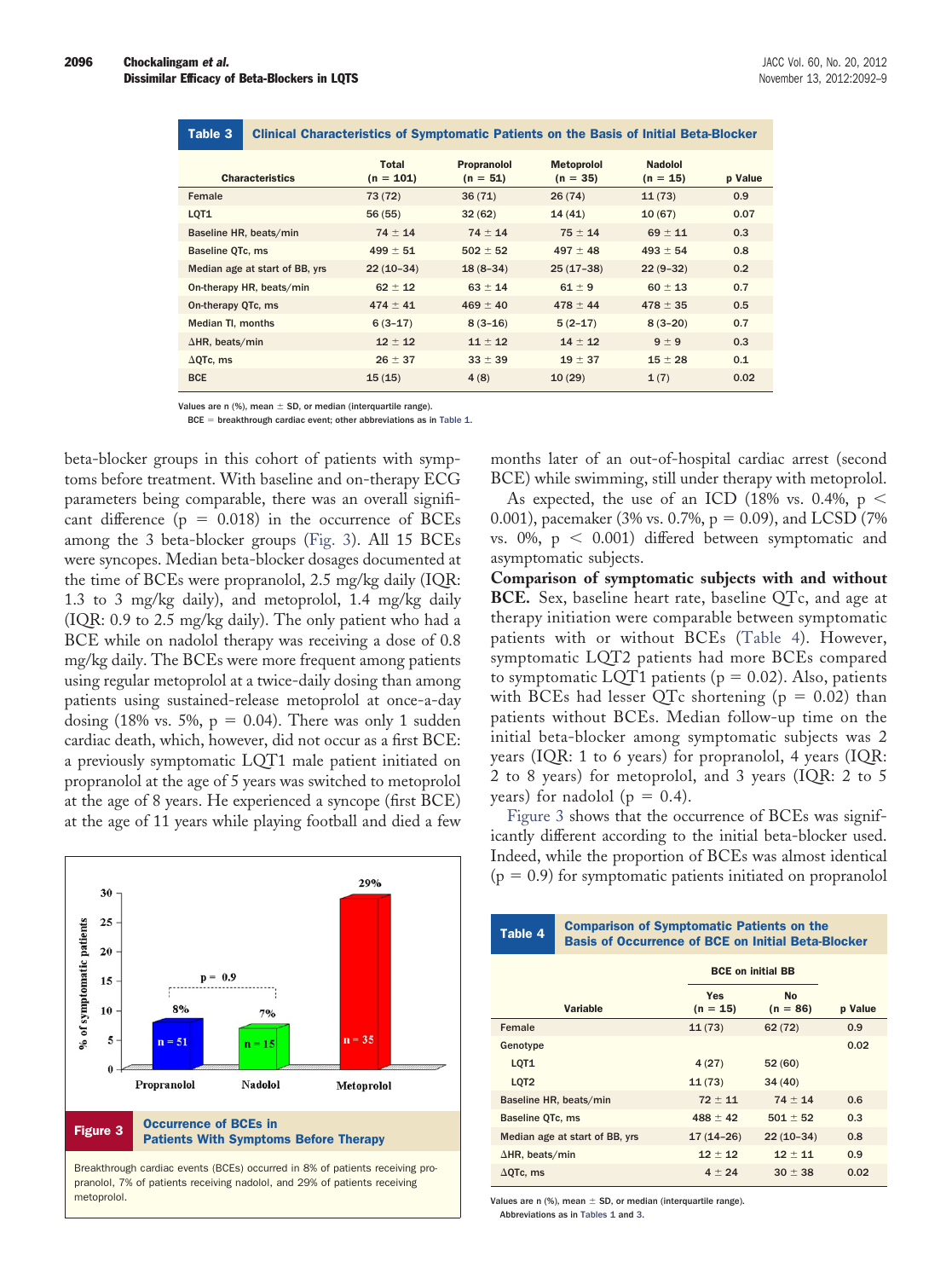(8%) and nadolol (7%), it strikingly increased to 29% for patients initiated on metoprolol. That corresponded to a substantially greater risk of suffering a BCE for symptomatic patients initiated on metoprolol compared to patients started on either of the other 2 beta-blockers combined (odds ratio: 3.95, 95% confidence interval: 1.2 to 13.1,  $p =$ 0.025), after adjusting for genotype. Consequently, the Kaplan-Meier analysis plotting symptomatic patients initiated on metoprolol ( $n = 35$ ) against those initiated on propranolol and nadolol combined ( $n = 66$ ) showed a significant difference  $(p = 0.02)$  in the cumulative event-free survival of the patients (Fig. 4). Indeed, by 10 years on beta-blocker therapy, the cumulative event-free survival for propranolol/nadolol users was 91% compared to 60% for metoprolol users.

## **Discussion**

Contrary to the currently prevailing views, in the management of LQTS, not all beta-blockers are equal. The main finding of the present study is that symptomatic patients treated with metoprolol are 4 times more likely to have BCEs than those treated with propranolol and nadolol. This finding will unavoidably impact the clinical management of LQTS. The other major finding of this study is the evidence for a correlation between the antiarrhythmic efficacy of betablockers and their ability to shorten the QT interval.

**LQTS, beta-blockers, Na**- **channel block, and QTc shortening.** LQTS is a genotypically and phenotypically heterogeneous disease. The mortality rate among untreated



symptomatic LQTS patients was as high as 60% to 65% when the first assessment of the beneficial effect of betablockers in a large group of patients was made in 1975 (1). Since then, beta-blockers, the mainstay of therapy in LQTS, have been highly effective in reducing mortality (4,10). Whereas propranolol and nadolol are nonselective beta-blockers, metoprolol is relatively beta-1 cardioselective. The largest experience with beta-blockers in LQTS has been that with propranolol. Its main advantages are the good tolerability and the lipophilia that allows it to cross the blood brain barrier, while the need for multiple daily dosing due to its rapid metabolization is the prime disadvantage. Although long-acting, sustained-release preparations of propranolol exist, they are not available in a form suitable for use in children. To overcome the inconvenient dosing schedule with propranolol, an increasing number of patients have been treated with longer-acting beta-blockers such as nadolol and sustained-release metoprolol. Ancillary LQTS therapy in the form of ICD, pacemaker, and/or LCSD is reserved for patients with symptoms despite beta-blockers and for high-risk patients (12). Additionally, when nonselective beta-blockers are contraindicated, for example, for asthma patients, LCSD has been performed with excellent results (unpublished data).

In some of the participating centers, it is common practice to initiate treatment with propranolol or nadolol (on the basis of availability) in young children mainly because of their proven safety for this age group of patients. Propranolol users are quite often switched to another beta-blocker during adolescence to optimize compliance. Similarly, sustained-release metoprolol is used as the initial beta-blocker in adults mainly because of its dosing convenience. These policies explain to some extent the lesser age at therapy initiation for propranolol and nadolol compared to metoprolol. We consider the difference in baseline QTc to have been an effect of these age-based choices rather than being an underlying reason for therapeutic decision making.

Initial concern that all beta-blockers are not equally protective in LQTS, and therefore should not be viewed as equivalent choices, was raised by Chatrath et al. (9), but the small size of that study has limited its impact. The current practice is that physicians typically choose a beta-blocker on the basis of personal experience and then make appropriate changes on the basis of side effects and dosing preferences.

Both beta-adrenoceptor blocking properties and non beta-adrenoceptor mediated actions of propranolol have been proposed to contribute to the antiarrhythmic actions of propranolol (13). Although the  $Na<sup>+</sup>$  channel blocking efficacy of propranolol has been known for long, a recent study has demonstrated that its blocking effect is particularly more on the late noninactivating  $Na<sup>+</sup>$  current than on the peak  $Na<sup>+</sup>$  current, an effect not seen with metoprolol (11). There were no data available on nadolol earlier, but, quite recently, it has been found that nadolol has an  $\sim$ 20% non use-dependent blocking effect on peak  $Na<sup>+</sup>$  current, and no effect on the late current, whereas metoprolol has no effect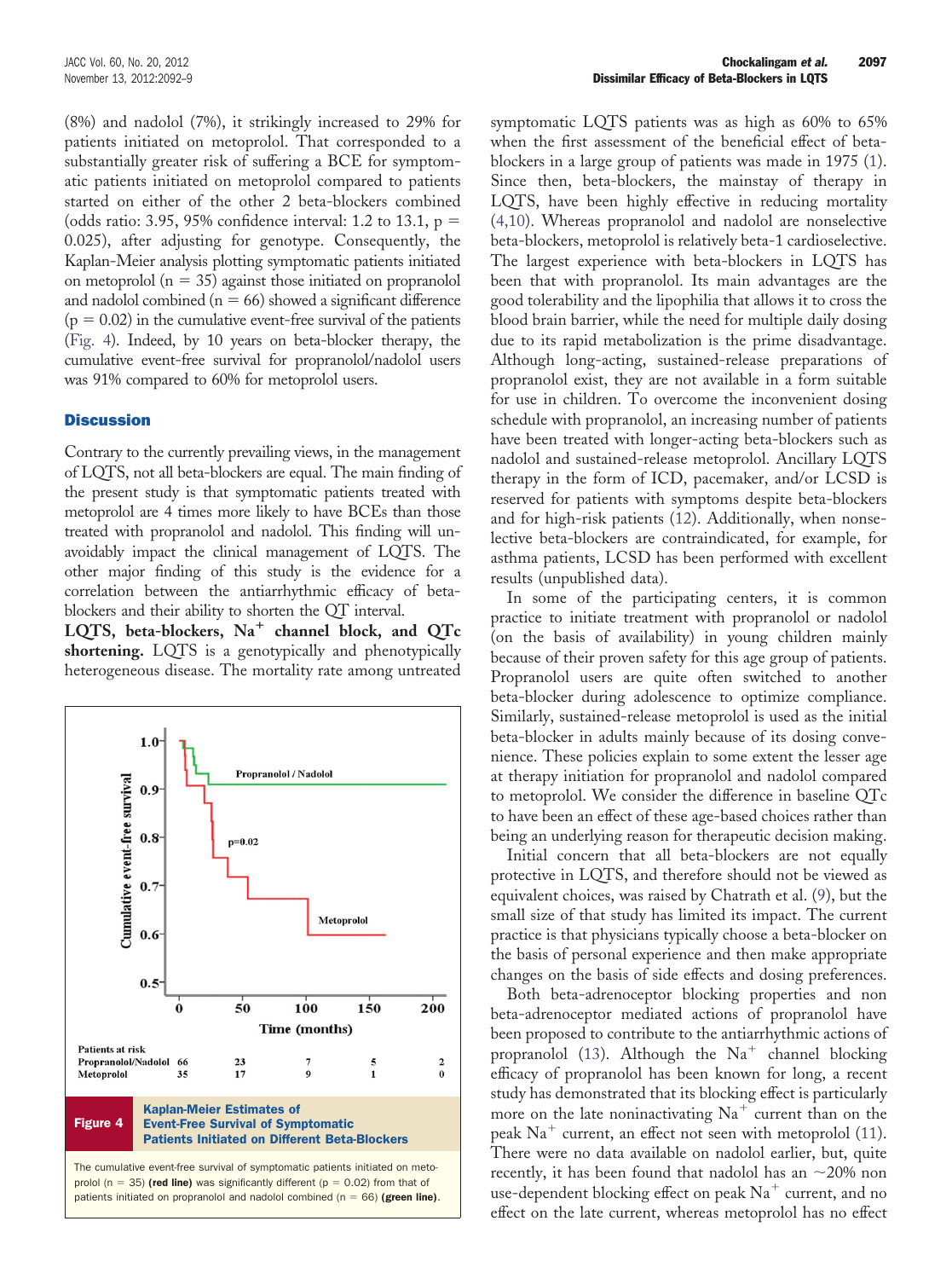on either the peak or late current (14). Analysis of the biophysical properties of the channel revealed that both nadolol and propranolol cause hyperpolarizing shifts on voltage dependence of activation and steady-state inactivation, whereas metoprolol shifts only the activation curve. These biophysical data clearly explain the differences between propranolol and metoprolol, and provide a partial explanation for the difference between nadolol and metoprolol. Also, the mechanism of the similar clinical efficacy of

nadolol and propranolol is not fully understood. It is clear that in addition to the membrane stabilizing effect of propranolol and nadolol brought about by peak  $Na<sup>+</sup>$  current blockade, propranolol has a pronounced late noninactivating  $Na<sup>+</sup>$  current blocking ability, which contributes directly to shortening of the action potential duration, and thereby the QTc. The association between QTc shortening and reduction in cardiac events has been shown in earlier studies (4) and is confirmed by the present study. Though beta-blockers do not seem to act on the cardiac potassium channels that are dysfunctional in LQT1 and LQT2, their properties are likely to contribute to a major extent to the drastic reduction in cardiac events in LQT1 and LQT2 patients. The clinical implication of these findings is that prolonged cardiac repolarization in LQTS is shortened more effectively by propranolol than by metoprolol, as the present study confirms. Indeed, by comparing all patients on the basis of their initial beta-blocker, we observed that propranolol had a significantly better QTcshortening effect compared to metoprolol and nadolol. Furthermore, by grouping subjects on the basis of baseline QTc, the differences in baseline parameters were reduced, and we were able to make comparisons in more homogenous patient subgroups. The pronounced QTc-shortening effect of propranolol in comparison to that of metoprolol and nadolol in subjects with  $QTc > 480$  ms can be explained by the net late  $Na<sup>+</sup>$  inward current being largest when the action potential duration is longer.

**LQTS and efficacy of beta-blockers.** Sex, QTc, and the locus of causative mutation have all been identified as factors influencing the clinical course of LQTS patients (2,15). In the present study, the type of LQTS (LQT1 or LQT2) did not influence the occurrence of symptoms before treatment nor did it affect the QTc shortening with beta-blocker initiation. The occurrence of BCEs was significantly influenced by the occurrence of cardiac symptoms before therapy, confirming previous observations (16). Although there were no BCEs among asymptomatic patients, 15% of symptomatic patients had BCEs while still on the initial beta-blocker. The LQT2 genotype and modest QTc shortening with beta-blockers were risk factors for BCEs in this group of patients. Goldenberg et al. (17) have shown that male patients with LQT1 in the  ${<}$ 14 years of age group and female patients with LQT2 in the 15 to 40 years age group are at a high risk for cardiac events and that the risk reduction with beta-blockers is significantly high in both groups of patients. The present study, performed with this cross-over phenomenon in mind, has analyzed the occurrence of BCEs only in the previously symptomatic patients with comparable baseline characteristics. The clinically important finding of our study is that the incidence of first BCEs was rather low, did not include lethal events, and was almost identical among patients receiving propranolol (8%) and nadolol (7%), whereas it was unacceptably high (29%) among those treated with metoprolol. Given the evidence that patients with syncope during beta-blocker therapy are those at a truly high risk of life-threatening events (18), this finding carries significant clinical implications in the management of young symptomatic LQTS patients.

**Study limitations.** Although this is the largest multicenter study to date comparing the efficacy of commonly used beta-blockers in LQTS, it has the inherent limitation of a retrospective study, namely, lack of homogeneity among patients treated with different beta-blockers. However, grouping patients on the basis of their baseline QTc enabled comparison of the QTc shortening produced by betablockers in more homogeneous subgroups of patients. Further, among previously symptomatic patients, where baseline parameters such as sex, genotype, heart rate, QTc, and age at therapy initiation were all comparable, we were able to compare the BCE incidence, which was found to be significantly more among patients initiated on 1 of the beta-blockers. The multivariate logistic regression analysis allowed confirmation of the higher risk of BCEs among metoprolol users even after adjusting for genotype. However, the relatively small number of patients with BCEs and the possibility of residual confounding are recognized as limitations of this study.

# **Conclusions**

This multicenter study on LQTS patients receiving betablocker therapy has shown for the first time that propranolol and nadolol are significantly more effective than metoprolol in preventing BCEs in symptomatic patients. Also, propranolol was superior to both nadolol and metoprolol in terms of shortening the cardiac repolarization time, particularly in high-risk patients with markedly prolonged QTc. Symptomatic patients with BCEs had significantly less QTc shortening than the event-free patients. As we have documented an increased risk for symptomatic patients to suffer BCEs with metoprolol, we recommend treatment of symptomatic LQT1 and LQT2 patients with either propranolol or nadolol, as clearly not all beta-blockers are equal in their antiarrhythmic efficacy in LQTS.

**Reprint requests and correspondence:** Dr. Arthur A. M. Wilde, Department of Cardiology, Heart Failure Research Centre, Academic Medical Centre, Meibergdreef 9, Amsterdam 1105AZ, the Netherlands. E-mail: a.a.wilde@amc.uva.nl.